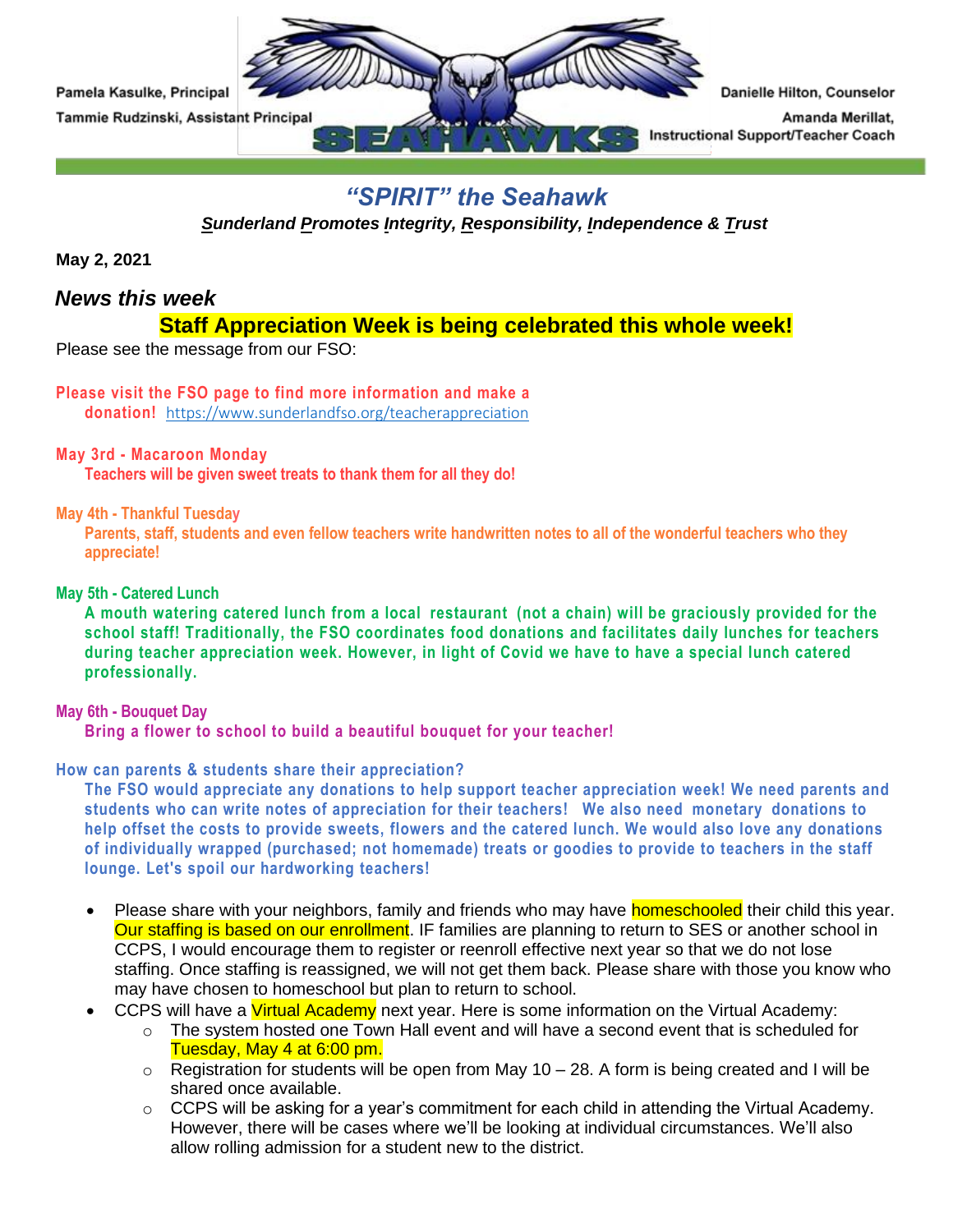o An FAQ is being drafted and will be posted next week on our website.

## *Tech Tip from our Technology Committee*

Beginners Guide to Microsoft Teams [Student and Parent Guide to Microsoft Teams](https://www.youtube.com/watch?v=SemjM2fHV2Q)

Remember to keep the student computers plugged in and open over the weekend to receive CCPS updates. If you have any device issues or need a replacement

device: email: [ccpsdevicehelp@calvertnet.k12.md.us](mailto:ccpsdevicehelp@calvertnet.k12.md.us)

| <b>COM</b> more             | General Aust the Cartesson Assessed Easte Assesse for 11<br>-                                                                             | $-$                                |
|-----------------------------|-------------------------------------------------------------------------------------------------------------------------------------------|------------------------------------|
|                             | League 1 - Glubergame writish it was it was                                                                                               | 60                                 |
| CAA-2010-11v-fivd           | ALL BANK<br>-<br><b>SAFERAS</b>                                                                                                           |                                    |
| <b>Several</b><br>Sun 1. 16 | innier; J .: OCM in port him instead<br>٠                                                                                                 |                                    |
| 1 September 2               | <b>Hineling ended</b> Yune-35 per<br>and dealer<br><b>Sept Atted: 1122</b>                                                                | 0.9                                |
|                             | hall in a distance of small a size including monitor and procedures are observed and<br><b><i>URA BRIGGA</i></b> , 1710<br>÷<br>an finite |                                    |
|                             | Third a time construction. There is to wardton content as                                                                                 | <b>CARLOT BEEN</b>                 |
|                             | $D - 2 - 1 - 1$                                                                                                                           | $\blacksquare$ at an $\frac{1}{2}$ |

If you have any **app issues**, such as Schoology, Dreambox, Lexia: email: [ccpsapphelp@calvertnet.k12.md.us](mailto:ccpsapphelp@calvertnet.k12.md.us) *\*\*\*It has been recognized that if a student is not fully logged out of Lexia or active the entire time they are logged in, the program will not log their minutes.*

# *Equity Across Sunderland*

*Habit #17 for culturally effective people is: Don't be afraid to ask*. Just because you are a good or well-meaning person doesn't mean that you understand how to treat people with differences respectfully. If you're not sure what to do or say, just ask. The only wrong conversation is the one you don't have.

*See the top ten tips for culturally effective habits by Verna A. Myers, author of What if I Say the Wrong Thing? [https://www.vernamyers.com/2020/05/15/what-if-i-say-the-wrong-thing-10-tips-for-culturally-effective-people/](https://nam02.safelinks.protection.outlook.com/?url=https%3A%2F%2Fwww.vernamyers.com%2F2020%2F05%2F15%2Fwhat-if-i-say-the-wrong-thing-10-tips-for-culturally-effective-people%2F&data=04%7C01%7CKasulkeP%40calvertnet.k12.md.us%7C1b8f7281f31c48cf5a8108d8bf1fc00f%7C022d9fca60a34aac9a90c18e51ac527e%7C0%7C0%7C637469490369618263%7CUnknown%7CTWFpbGZsb3d8eyJWIjoiMC4wLjAwMDAiLCJQIjoiV2luMzIiLCJBTiI6Ik1haWwiLCJXVCI6Mn0%3D%7C1000&sdata=I%2BTlDgcKF04OZAhQ1Jrclmt7ECqLommx6z6M6ATR2D4%3D&reserved=0)*

## *FSO Updates*

•

# *Join the FSO:*

There is still time to join the FSO for the school year! [www.sunderlandfso.org](https://nam02.safelinks.protection.outlook.com/?url=http%3A%2F%2Fwww.sunderlandfso.org%2F&data=04%7C01%7CKasulkeP%40calvertnet.k12.md.us%7C06c904ff24d14d2ad03908d8bee0fb37%7C022d9fca60a34aac9a90c18e51ac527e%7C0%7C0%7C637469220789384084%7CUnknown%7CTWFpbGZsb3d8eyJWIjoiMC4wLjAwMDAiLCJQIjoiV2luMzIiLCJBTiI6Ik1haWwiLCJXVCI6Mn0%3D%7C1000&sdata=3WYuf%2BALpQXsIJxNXbwCm49tbx%2BFQdvgAklmY%2F%2Fb1r8%3D&reserved=0)

• FSO Meetings: The meetings are open for all to attend. They will be held virtually at 7:00PM until further notice. The Teams links are below and will be included in future letters, as well:

o **Wednesday, May 5, 2021**

# Microsoft Teams meeting

## **Join on your computer or mobile app**

**[Click here to join the meeting](https://teams.microsoft.com/l/meetup-join/19%3ameeting_YjFhNzUzNTUtODlhZS00ZGM4LTkxMzctMDA0ZDg1MTgyMWY3%40thread.v2/0?context=%7b%22Tid%22%3a%22022d9fca-60a3-4aac-9a90-c18e51ac527e%22%2c%22Oid%22%3a%2249a2b8d9-ffb0-4378-8eab-b96180abd1d7%22%7d) Or call in (audio only)** [+1 240-800-7985,,56460260#](tel:+12408007985,,56460260# ) United States, Bethesda Phone Conference ID: 564 602 60# [Find a local number](https://dialin.teams.microsoft.com/76e85d79-b711-4fb2-8c7e-13d31296aeaf?id=56460260) | [Reset PIN](https://mysettings.lync.com/pstnconferencing)

[Learn More](https://aka.ms/JoinTeamsMeeting) | [Meeting options](https://teams.microsoft.com/meetingOptions/?organizerId=49a2b8d9-ffb0-4378-8eab-b96180abd1d7&tenantId=022d9fca-60a3-4aac-9a90-c18e51ac527e&threadId=19_meeting_YjFhNzUzNTUtODlhZS00ZGM4LTkxMzctMDA0ZDg1MTgyMWY3@thread.v2&messageId=0&language=en-US)

o Tuesday, June 1, 2021

# Microsoft Teams meeting

## **Join on your computer or mobile app**

**[Click here to join the meeting](https://teams.microsoft.com/l/meetup-join/19%3ameeting_YTFhNWMzMDgtNWVhMi00NGJkLTlmYTMtNTBmMDI0YmRjZDRh%40thread.v2/0?context=%7b%22Tid%22%3a%22022d9fca-60a3-4aac-9a90-c18e51ac527e%22%2c%22Oid%22%3a%2249a2b8d9-ffb0-4378-8eab-b96180abd1d7%22%7d) Or call in (audio only)** [+1 240-800-7985,,307686339#](tel:+12408007985,,307686339# ) United States, Bethesda Phone Conference ID: 307 686 339# [Find a local number](https://dialin.teams.microsoft.com/76e85d79-b711-4fb2-8c7e-13d31296aeaf?id=307686339) | [Reset PIN](https://mysettings.lync.com/pstnconferencing)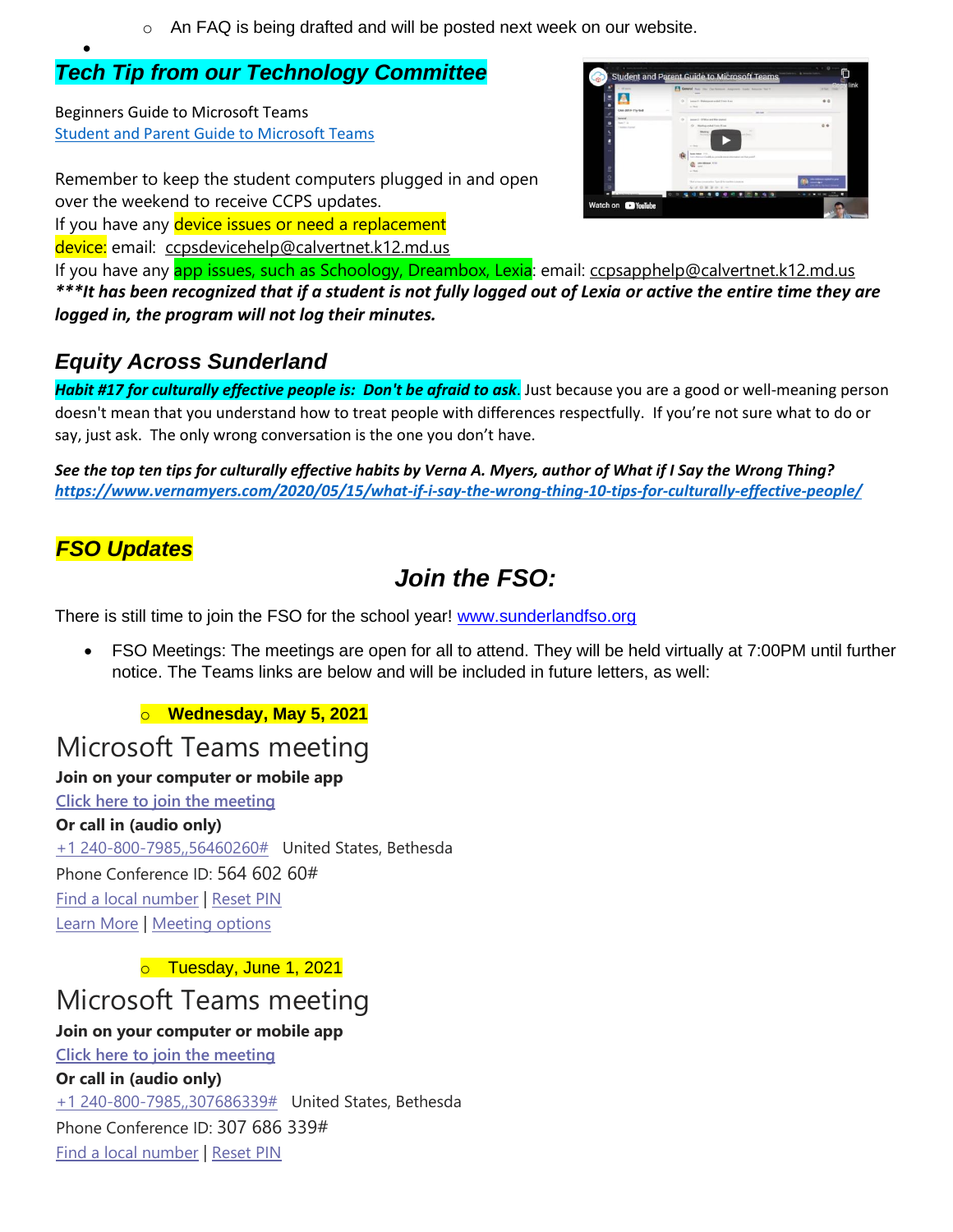The FSO has developed a user friendly website that can be accessed through the Sunderland Elementary page at<https://sesweb.calvertnet.k12.md.us/parents/fso> **[H](https://sesweb.calvertnet.k12.md.us/parents/fso)ow can you support SES FSO??** 

We would love to have every family join the FSO so if you would like to become a member, please click here: <https://www.sunderlandfso.org/membership>

**Support the Spirit Nights** at local restaurants where you support local business and our school! Check out the schedule:<https://www.sunderlandfso.org/spiritnights>

## *Soaring Seahawks*

The Soaring Seahawks are how we recognize students for the showing the 3 R's and other Habits of Mind traits within our PBIS program- Respect, Responsible and Ready To Learn! We are proud of YOU! We have so many, we will be chunking the groups over the next few weeks! Way to SOAR!

## **Week of 4/26 – 4/30**

Lilly Beasley Respect to Others; Cooperation

Lilly always has a positive attitude when working in her small groups. It is so nice to work with such a kind, hardworking student! ~ Mrs. Bruzzese

Ivy Cassa Independence; Responsibility; Respect to School; Respect to Others; Ready to

Learn; Cooperation

Ivy always shows up to classes on time with her camera on. Thank you for always being ready to learn, Ivy! ~ Mrs. Bruzzese

Nicholas Carver Integrity; Independence; Responsibility; Respect to School; Respect to Others; Ready to Learn; Perseverance

Nicholas always shows up to class on time with his camera on. He always volunteers and is ready to engage in class. Thank you, Nicholas! ~ Mrs. Bruzzese

**Bradley Dennis** Respect to School; Respect to Others; Cooperation; Courage Bradley showed up to his first week back in school with a positive attitude. He worked hard and was very attentive. Thanks, Bradley! ~ Mrs. Bruzzese

Saniya Fletcher Integrity; Independence; Responsibility; Respect to School; Respect to Others; Ready to Learn; Cooperation; Perseverance

Saniya always attends class on time, has her camera on, and volunteers. I really appreciate how engaged you are in class, Saniya! Keep it up :) ~ Mrs. Bruzzese

## Jo-vel Dinnall, Elizabeth Sullivan, and Lincoln Ryan Independence; Respect to School; Respect to

## Others; Cooperation

Jo-vel, Elizabeth, and Lincoln came to school for the first time this week. They were happy, respectful, and engaged. I am so happy to have all 3 of you in person with me! Keep up the great work!!  $\sim$  Mrs. Bruzzese

**Brayden Savoy** Independence; Responsibility; Respect to School; Respect to Others; Ready to Learn; Cooperation; Compassion; Perseverance

Brayden is a pleasure to have in my classroom. He is always on time, has his camera on, and volunteers. I so appreciate his positive attitude towards learning. ~ Mrs. Bruzzese

Jacob Schultz Integrity; Independence; Responsibility; Respect to School; Respect to Others; Ready to Learn; Cooperation; Perseverance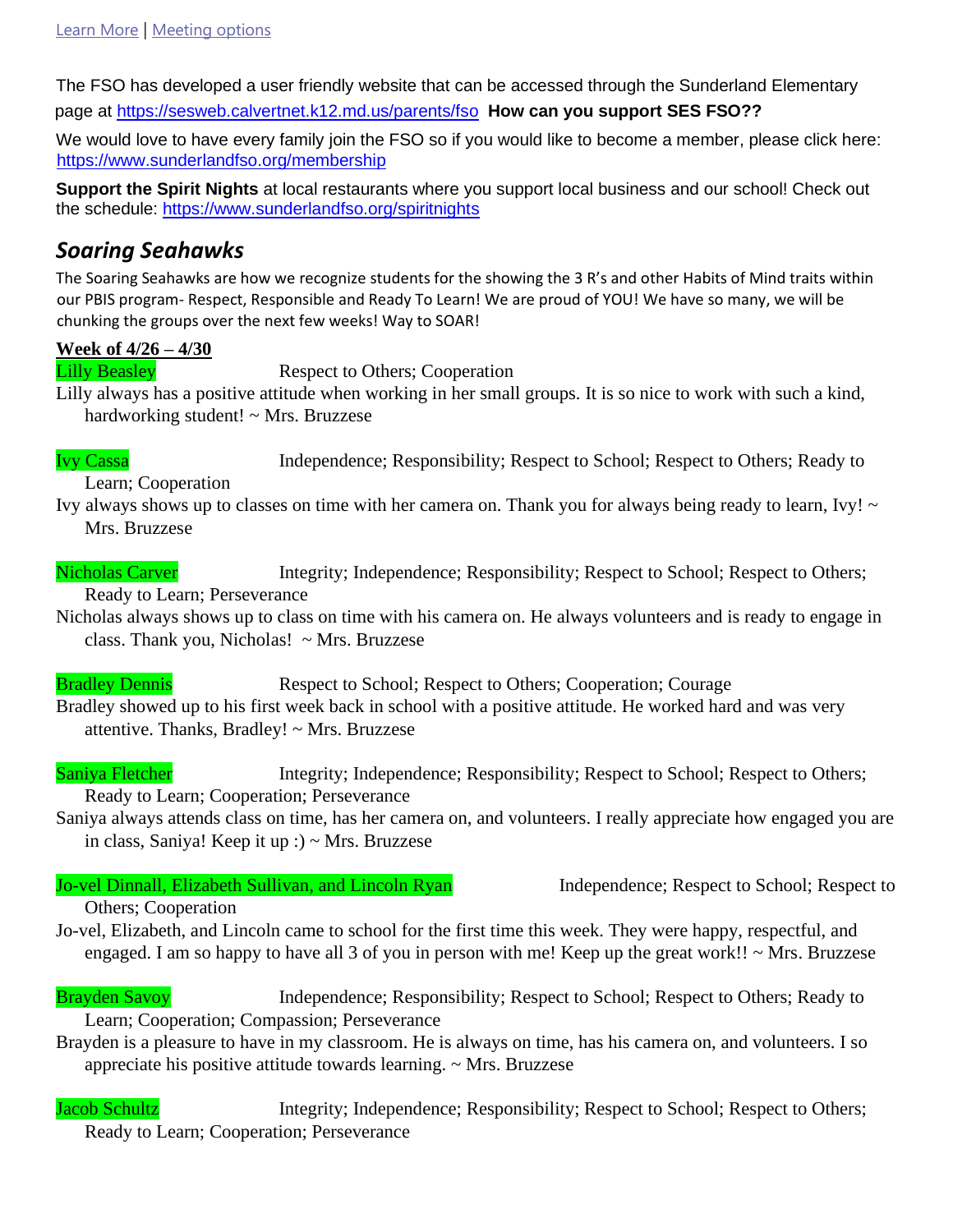Jacob is a fantastic student. He is always on time with his camera on and willing to volunteer. Thanks for always being engaged, Jacob! ~ Mrs. Bruzzese

Jayden Minnix Respect to Others; Responsibility; Independence

A student sitting in Jayden's area needed tech support. Before I could get to the student, Jayden had it all under control. Thank you, Jayden! ~ Mrs. Fleck

Cole Accipiter, Meiyanna Alston, Tobias Dorn, Rashaad Garrett, Gabby Goshorn, Jayden Graves, Penny Koebele, Mihaila Milisavljevich, Brandon Mudd, Juleon Ray, Logan Smith, and Lyla Stillwagon

Ready to Learn

These students did a great job during our Classroom Counseling lesson. They demonstrated they were ready to learn by participating in our careers Nearpod lesson and discussion. Keep up the great work! ~ Ms. Hilton

Devin Angus, Izzy Collins, Chris Comey, Carter Glista, Natalie Hall, Nick Knott, Emerson Kuhstoss, David Levin, Kaleab Mekonnen, Max Miller, and Kaylyn Tyler

Ready to Learn

These students were amazing during our Classroom Counseling lesson! They demonstrated they were ready to learn by participating in our career Nearpod lesson. They had many great thoughts to share! Keep up the great work! ~ Ms. Hilton

Olivia Allen-Baker, Hunter Genest, Ben Hardeman, Dallas McNulty, Jackson Medcalf, Andrew Nickerson, Dylan Reeder, Garrison Thigpen, and Gwyneth Turner

Ready to Learn

These students were amazing during our Classroom Counseling lesson! They showed they were ready to learn by participating in our career's discussion and mindfulness practice. Keep up the great work!  $\sim$  Ms. Hilton

Brighton Bowie, Cullen Finnegan, Jonny Janssen, Selena Jones, Sophia Nutwell, Brayden Prince, Evan Russell, Robert Smith, Daniel Stay, and Baylee Stevens

Ready to Learn

What a fantastic job these students did during our Classroom Counseling lesson! They demonstrated they were ready to learn by participating during our careers Nearpod lesson. Way to go!  $\sim$  Ms. Hilton

Matthew Bellosi, Addy Bolger, Kylah Danna, Kellan Goodwin, Paisley Jarboe, Owen Kelly, Mihailo Milisavljevich, Olivia Murchison, McKenzie Nickerson, Riley Rickett, Nathan Soffer, Gabriel Thigpen, and Porter Wilkenson

Ready to Learn

- These students were rock stars during our Classroom Counseling lesson! They showed they were ready to learn by participating during our career's discussion and mindfulness practice. They are getting better each month with their mindfulness practice! Way to go!  $\sim$  Ms. Hilton
- Ellie Biggs, Kai Bricker, Martin Chen, Grant Dobb, Sam Dobb, Taylor Hall, Cole Hayden, Caroline Land, Eli Lucente, Chris Nickerson, Joshua Ray, Colby Stern, Keller Swann, Molly Thau, Alexander Vogel, and Cullen Wingard

Ready to Learn

These students were superstars during our Classroom Counseling lesson! They showed they were ready to learn by participating during our career's discussion and mindfulness practice. I was so impressed that almost EVERY student participated in our mindfulness practice! Great job and keep practicing! ~ Ms. Hilton

Ben Anderson, Sophia Cherowitzo, Molly Dunn, Molly Hayden, Chloe Holston, Levi Klahr, Gracie Miskell, Zion Morales-Morgan, Mason Pring, Prince Royster, Michael Stafford, Tricia Stokely, Owen Surratt, Alexis Voegtli, and Josh Walter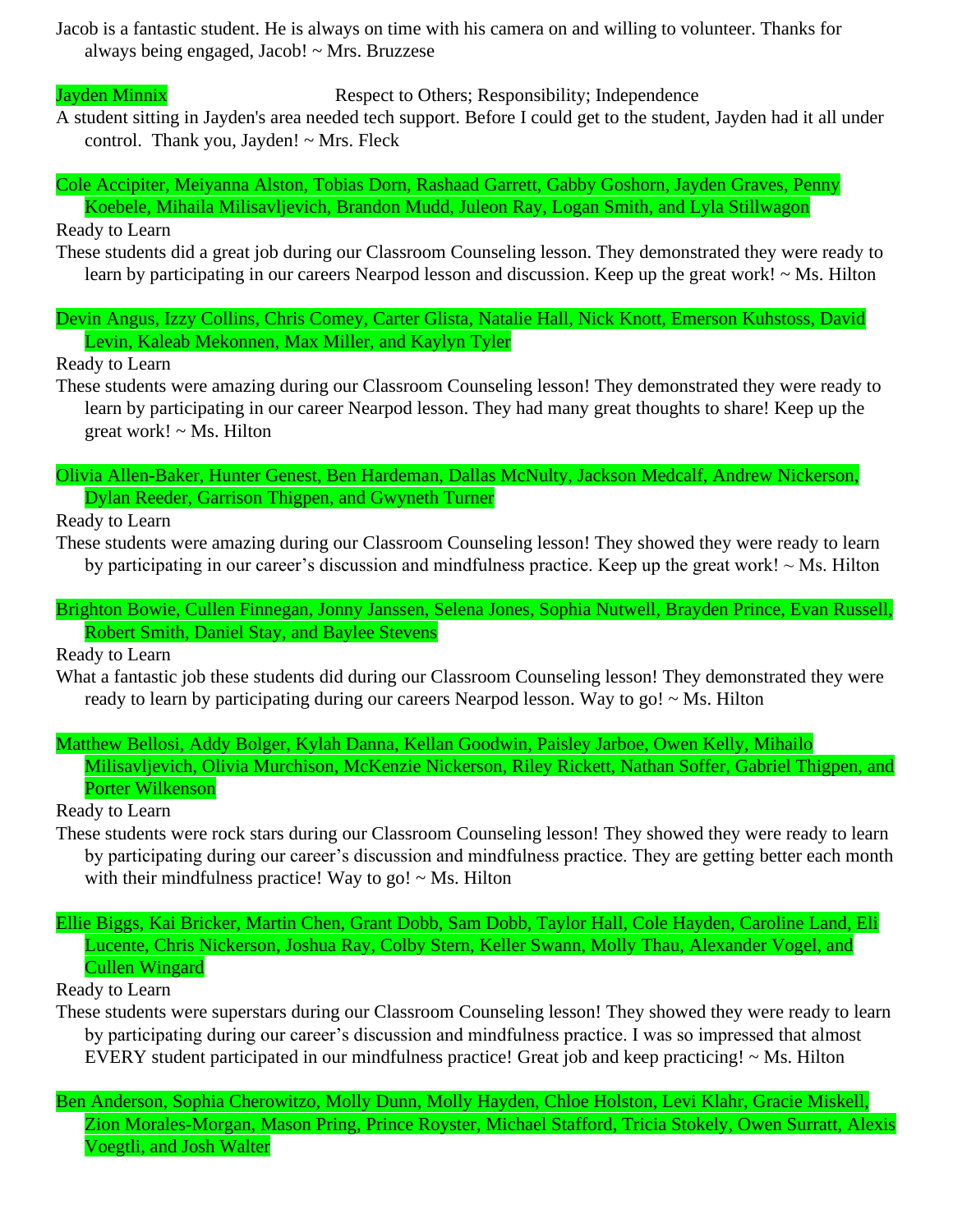Ready to Learn

These students did a fantastic job during our Classroom Counseling lesson! They demonstrated they were ready to learn by participating in our careers Nearpod lesson. Way to go! ~ Ms. Hilton

# Counselor's Corner from Ms. Hilton: May 2, 2021

- May is **Mental Health Awareness Month** and the week of May 2 8 is **Children's Mental Health Awareness Week**. Everyone has mental health, and we must take care of our minds, just like we take care of our bodies. However, unlike our physical health, mental health problems can be harder to identify. You may be surprised to know that 1 in 5 children experience a diagnosable mental health condition each year, yet only 20% are identified and receive treatment. If you would like information on mental health services, please contact Ms. Hilton.
	- o May 6 is Children's Mental Health Awareness Day—join us in bringing awareness to the importance of children's mental health by wearing green!
- During the month of May, our Classroom Counseling lessons will focus on our students transition to the next grade level. What has your student learned this year, and what are they looking forward to next year?
- Check out the May "Home and School Connection" and "Recipes for Success"! These documents can also be found in my Schoology group by selecting "Resources" in the "Parent Resources" folder.
	- o [..\Home & School Connection\May 2021 HomeSchool Connection.pdf](file:///C:/Users/KasulkeP/AppData/Local/Microsoft/Windows/INetCache/Content.Outlook/Home%20&%20School%20Connection/May%202021%20HomeSchool%20Connection.pdf)
	- o [..\Home & School Connection\May 2021 Recipes for Success.pdf](file:///C:/Users/KasulkeP/AppData/Local/Microsoft/Windows/INetCache/Content.Outlook/Home%20&%20School%20Connection/May%202021%20Recipes%20for%20Success.pdf)
- If you are interested in joining the SES School Counselor Schoology group (students are already added), you may use the following code: 7MSM-FRZ3-F5XMZ. The following video can assist you with this process: [https://www.youtube.com/watch?v=AY7Rh2Oi\\_0A](https://nam02.safelinks.protection.outlook.com/?url=https%3A%2F%2Fwww.youtube.com%2Fwatch%3Fv%3DAY7Rh2Oi_0A&data=02%7C01%7Chiltond%40calvertnet.k12.md.us%7C5c552a6d21884304e66a08d8661f1dab%7C022d9fca60a34aac9a90c18e51ac527e%7C0%7C0%7C637371631107238187&sdata=bpLbkraUJqb%2FK3dKxzYSES6%2F02iDoam9HlzcVJ7DUtM%3D&reserved=0)

*The Sunderland Heartfelt program has begun! The Heartfelt program, supported by community churches, provides a weekly backpack consisting of small meals, snacks, and supplemental food items for the weekend. If your family would benefit from participating, please contact Ms. Hilton (443-550-9387; hiltond@calvertnet.k12.md.us).*

# *Past Information*

- In the past week, our school has experienced an unexpected loss of two young parents. Our school community, staff and students, have experienced more loss than multiple years combined. Our school staff is here to support and offer assistance to all of our families. Please keep our Seahawk families in your thoughts. Please check the Counselor's Corner for some helpful information regarding grief and loss.
- Pre k and Kindergarten registration for the 2021-2022 school year has opened online. Please visit the CCPS website to register your child. Please pass the word to friends, families, and neighbors. Attached is information regarding the Pre K program.
- A press release was issued on April 12<sup>th</sup> from CCPS that we are planning for a full reopening in the fall for the 2021-2022 school year. Please see the CCPS website for the press release. It was sent to all families as well.
- We have invited some special targeted instructional groups to come to school each week and some other groups on Fridays. Our Friday groups began last Friday! The groups that will be attending each week will begin April 26<sup>th</sup>.
- Thank you for your patience during the morning arrival when we completed bus evacuations. We will complete the evacuations again this week for this week's group of students! There may be some delays in the AM.
- April is Autism Awareness month. Please see the attached flier.
- We will be doing Bus Evacuations over the next week with all bus riders. This is a typical safety drill that is completed in the fall and spiring each year. The drills will be completed in the morning as the buses arrive.
- We wish Laura White, 2<sup>nd</sup> grade teacher at SES, the very best as she embarks on a new chapter of life in North Carolina. Ms. White will be missed by all. Jen Singh- Montes will be the long-term substitute for